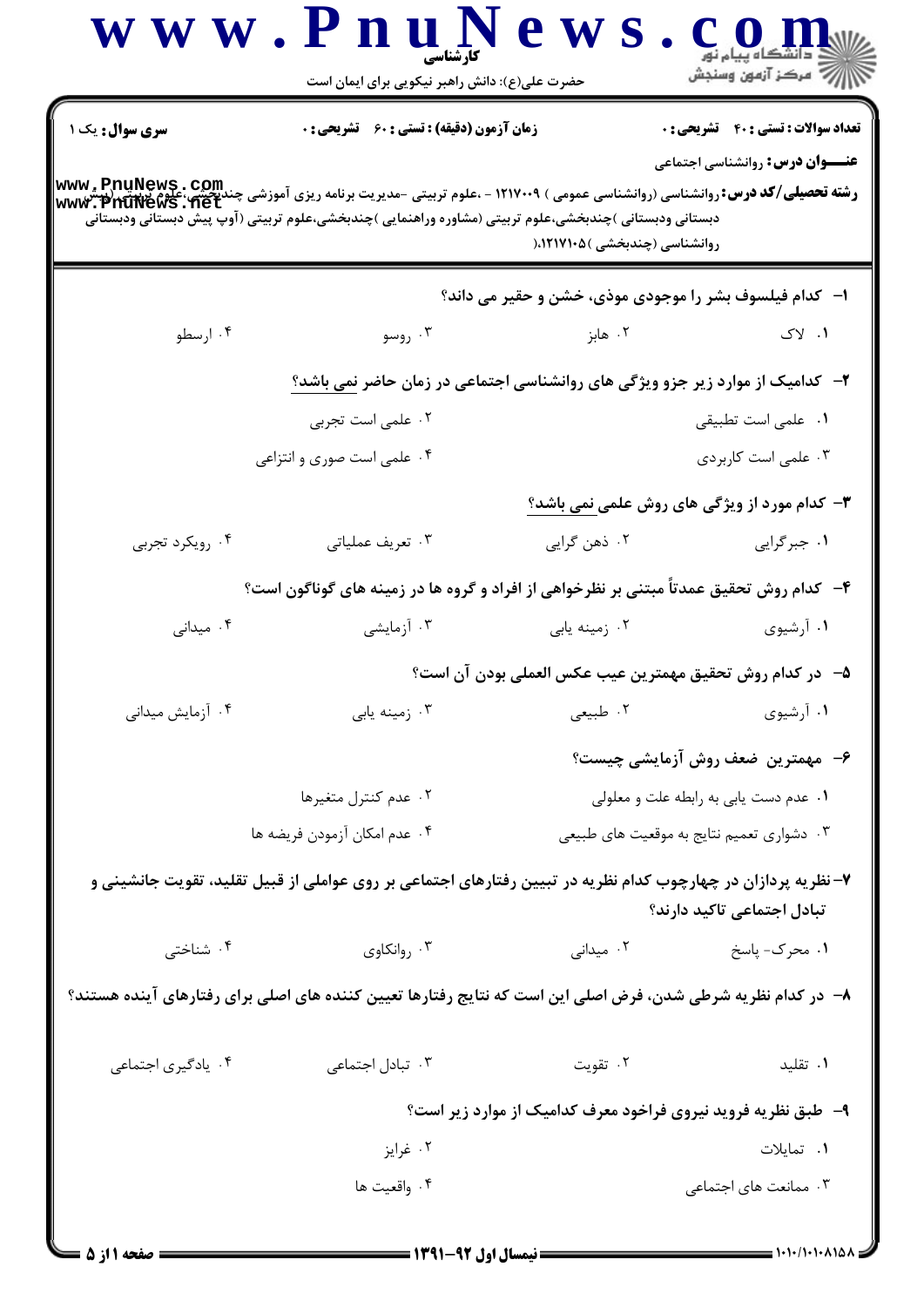| <b>سری سوال : ۱ یک</b>                         | <b>زمان آزمون (دقیقه) : تستی : 60 ٪ تشریحی : 0</b> |                                                                                                                                                          | <b>تعداد سوالات : تستی : 40 قشریحی : 0</b>       |
|------------------------------------------------|----------------------------------------------------|----------------------------------------------------------------------------------------------------------------------------------------------------------|--------------------------------------------------|
|                                                |                                                    |                                                                                                                                                          | <b>عنـــوان درس:</b> روانشناسی اجتماعی           |
|                                                |                                                    | <b>رشته تحصیلی/کد درس: روانشناسی (روانشناسی عمومی ) ۱۲۱۷۰۰۹ - ،علوم تربیتی -مدیریت برنامه ریزی آموزشی چندیخشی،علوم تریپتی(پیش<br/>Www. PnuNews . net</b> |                                                  |
|                                                |                                                    | دبستانی ودبستانی )چندبخشی،علوم تربیتی (مشاوره وراهنمایی )چندبخشی،علوم تربیتی (آوپ پیش دبستانی ودبستانی<br>)،روانشناسی (چندبخشی )۱۲۱۷۱۰۵                  |                                                  |
|                                                |                                                    | ۱۰- هنگامی که عده ای برای تماشای یک فیلم دور هم جمع شده اندچه اصطلاحی بکار برده می شود؟                                                                  |                                                  |
| ۰۴ جماعت                                       | ۰۳ جامعه                                           | ۰۲ گروه                                                                                                                                                  | ۰۱ انبوهه                                        |
|                                                |                                                    | 11- آصطلاح آسان سازی اجتماعی را چه کسی وضع کرد؟                                                                                                          |                                                  |
| ۰۴ لاتانه                                      | ۰۳ تریپلت                                          | ۲. آلپورت                                                                                                                                                | ۰۱ آزبورن                                        |
|                                                |                                                    | ۱۲- فعالیت گروه در رسیدن به هدف خود معرف کدام۔ویژگی گروه است؟                                                                                            |                                                  |
| ۰۴ ترکیب گروه                                  | ۰۳ ساختار گروه                                     | ۰۲ پویایی گروه                                                                                                                                           | ۰۱ عملکرد گروه                                   |
|                                                |                                                    | ۱۳-۔ در یک تیم فوتبال، کاپیتان تیم و بازیکن خط حمله دارای کدام ویژگی شبکه ارتباطی است؟                                                                   |                                                  |
| ۰۴ دايره                                       | ۰۳ چرخ                                             | ۰۲ زنجیر                                                                                                                                                 | ۰۱ شکل Y                                         |
|                                                |                                                    | ۱۴- کدام یک از شبکه های ارتباطی زیر، برای حل مسائل مشکل، کمترین کاربرد را بر حسب زمان صرف شده دارد؟                                                      |                                                  |
| ۰۴ زنجيره اي                                   | ۰۳ چرخی                                            | ۰۲ هم پیوند                                                                                                                                              | ۰۱ دایره ای                                      |
|                                                |                                                    |                                                                                                                                                          | <b>۱۵</b> - هدف کلی درمان در گروه های ویژه چیست؟ |
| ۰۴ تخلیه روانی                                 | ۰۳ سخنرانی کردن                                    | ۰۲ بینش نسبت به خود                                                                                                                                      | ۰۱ آموزش ويژه                                    |
|                                                |                                                    | ۱۶– اصطلاح "نفوذ اجتماعي" در كدام عبارت زير بيان شده است؟                                                                                                |                                                  |
| ۰۲ کوشش عمدی جهت تغییر رفتار و یا عقاید دیگران |                                                    |                                                                                                                                                          | ٠١ همان تعامل بين كروه هاى اجتماعى است           |
| ۰۴ کوشش جهت جذب شدن در گروه اجتماعی است        |                                                    |                                                                                                                                                          | ۰۳ تاثیر متقابل نهادهای اجتماعی است              |
|                                                |                                                    | ۱۷-۔ آزمایش اش (Asch) مربوط به چه مسئله ای بود؟                                                                                                          |                                                  |
|                                                | ۰۲ ناهماهنگی شناختی                                |                                                                                                                                                          | ۰۱ همنوایی                                       |
|                                                | ۰۴ اطلاعات و فرمانبرداری                           |                                                                                                                                                          | ۰۳ تعارض نقش                                     |
|                                                |                                                    | ۱۸− روانشاسان اجتماعی برخی از واکنش های افراد در برابر از دست دادن کنترل و آزادی برای انتخاب را تحت چه نظریه ای                                          | توجيه كرده اند؟                                  |
| ۰۴ همنوایی                                     | ۰۳ نفوذ اجتماعی                                    | ٠٢ بازداري اجتماعي                                                                                                                                       | ٠١. عكس العمل                                    |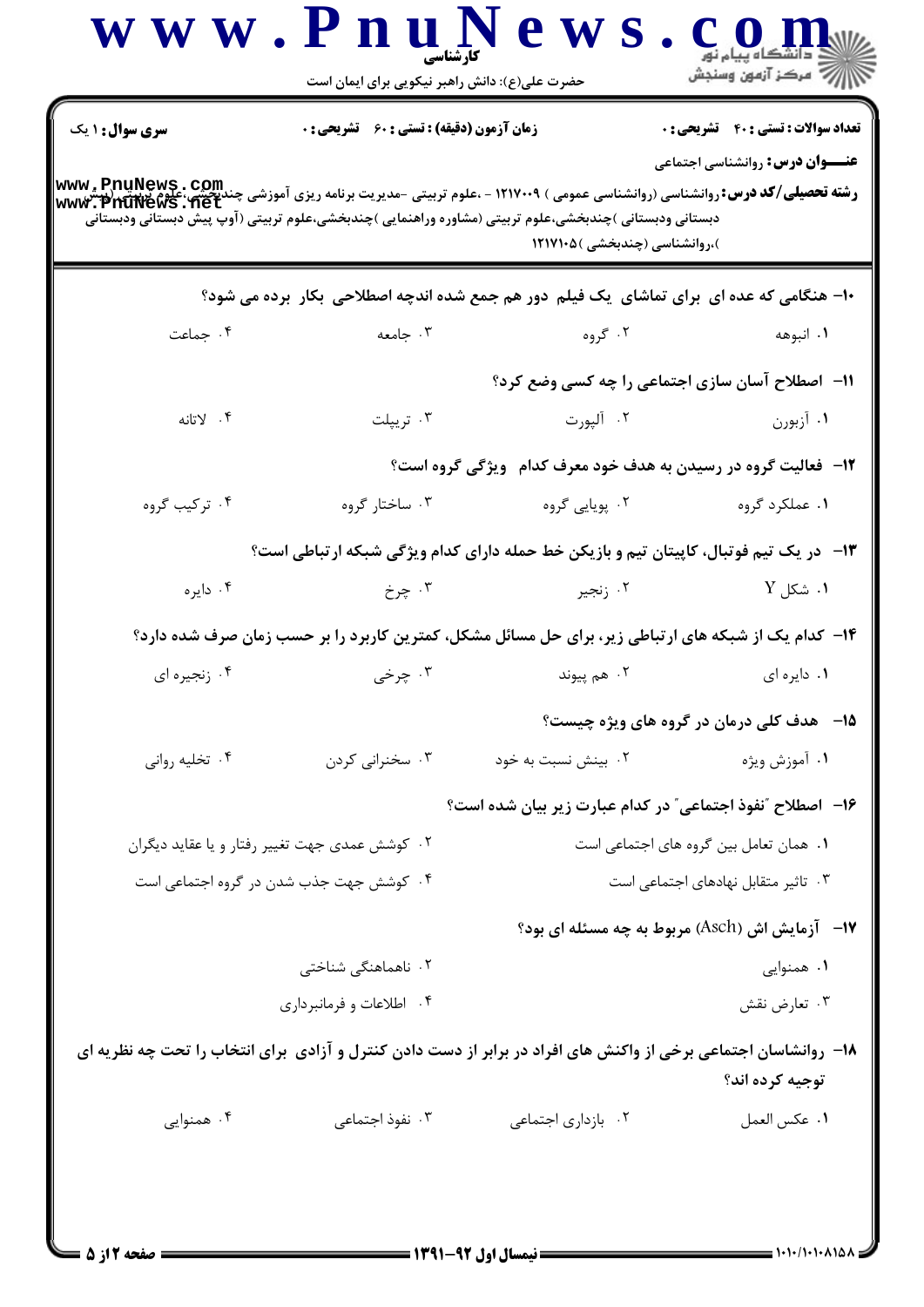|                                       |                                                    | حضرت علی(ع): دانش راهبر نیکویی برای ایمان است                                                                                           | اڪ دانشگاه پيام نور<br>   /> مرکز آزمون وسنڊش                                                                                                                                                      |  |
|---------------------------------------|----------------------------------------------------|-----------------------------------------------------------------------------------------------------------------------------------------|----------------------------------------------------------------------------------------------------------------------------------------------------------------------------------------------------|--|
|                                       | <b>زمان آزمون (دقیقه) : تستی : 60 ٪ تشریحی : 0</b> |                                                                                                                                         | <b>تعداد سوالات : تستی : 40 - تشریحی : 0</b>                                                                                                                                                       |  |
|                                       |                                                    |                                                                                                                                         | <b>عنـــوان درس:</b> روانشناسی اجتماعی<br><b>رشته تحصیلی/کد درس: روانشناسی (روانشناسی عمومی ) ۱۲۱۷۰۰۹ - ،علوم تربیتی -مدیریت برنامه ریزی آموزشی چندیخشی،علوم تریپتی(پیش<br/>WWW. PHUNeWS . Net</b> |  |
|                                       |                                                    | دبستاني ودبستاني )چندبخشي،علوم تربيتي (مشاوره وراهنمايي )چندبخشي،علوم تربيتي (آوپ پيش دبستاني ودبستاني<br>)،روانشناسی (چندبخشی )۱۲۱۷۱۰۵ |                                                                                                                                                                                                    |  |
|                                       |                                                    |                                                                                                                                         | ۱۹- حالتی که شخص به علت اشاره های دیگران بپذیرد که کنترل را از دست داده است چه نام دارد؟                                                                                                           |  |
|                                       | ۰۲ درماندگی آموخته شده                             |                                                                                                                                         | ۰۱ اعتقاد به مرکز کنترل درونی                                                                                                                                                                      |  |
|                                       | ۰۴ وابستگی خود القایی                              |                                                                                                                                         | ٠٣ عكس العمل                                                                                                                                                                                       |  |
|                                       |                                                    |                                                                                                                                         | <b>۲۰-</b> خصیصه های عمومی رهبری از دیدگاه بیرد (Bird) کدام گروه زیر است؟                                                                                                                          |  |
| ۰۲ هوش، ابتکار، شوخ طبعی، انگیزه قوی  |                                                    | ۰۱ هوش، پشتکار، انگیزه قوی، برون گرایی                                                                                                  |                                                                                                                                                                                                    |  |
| ۰۴ خود کنترلی، هوش، نیاز شدید به قدرت |                                                    | ۰۳ هوش، ابتکار، شوخ طبعی و برون گرایی                                                                                                   |                                                                                                                                                                                                    |  |
|                                       |                                                    |                                                                                                                                         | <b>۲۱</b> - کدام نظریه در رهبری معتقد است نوابغ نفوذ خود را در هر جا که قرار گیرند می گسترانند؟                                                                                                    |  |
|                                       | ۰۳ نظر روح زمان                                    | ۰۲ نظریه وابستگی فیدلر                                                                                                                  | ۰۱ نظریه جبر اجتماعی                                                                                                                                                                               |  |
|                                       |                                                    |                                                                                                                                         | ۲۲−۔ براساس پرسشنامه توصیف رفتار رهبر (LBDQ) کدامیک از عبارات ذیل مبین بُعد ملاحظه یا توجه رهبری می باشد؟                                                                                          |  |
| ۰۲ از کارکرد ضعیف انتقاد می کند       |                                                    |                                                                                                                                         | ۰۱. با دست آهنین حکومت می کند                                                                                                                                                                      |  |
|                                       | ۰۴ توجه دارد که کارکنان هماهنگ باشند               |                                                                                                                                         | ۰۳ درک و فهمیدن او ساده است                                                                                                                                                                        |  |
|                                       |                                                    |                                                                                                                                         | <b>۲۳</b> - کدامیک از موارد زیر جزو عناصر موقعیتی نظریه وابستگی فیدلر در رهبری نیست؟                                                                                                               |  |
|                                       | ۰۳ ساختار تکلیف                                    | ۰۲ شخصیت رهبر                                                                                                                           | ٠١. روابط رهبر – عضو                                                                                                                                                                               |  |
|                                       |                                                    |                                                                                                                                         | <b>۲۴</b> - به عقیده فیدلر موثرترین کار جهت بالا بردن کارآمدی مدیران چیست؟                                                                                                                         |  |
| ۰۲ تغییر دادن شخصیت                   |                                                    | ۰۱ تغییر دادن محیط کاری                                                                                                                 |                                                                                                                                                                                                    |  |
|                                       | ۰۴ آموزش مجدد                                      | ۰۳ تغییر دادن سبک کاری                                                                                                                  |                                                                                                                                                                                                    |  |
|                                       |                                                    |                                                                                                                                         | ۲۵–۔ در کدام مورد جلب اطاعت، فرد به جای اینکه خود را مسئول بداند، مسئولیت را به گردن دستور دهنده می اندازد؟                                                                                        |  |
| ۰۲ به مرگ بگیر تا به تب راضی شود      |                                                    |                                                                                                                                         | ۰۱ گام به گام                                                                                                                                                                                      |  |
|                                       | ۰۴ شوت کوتاه                                       |                                                                                                                                         | ۰۳ مفهوم حلقه ای از یک زنجیر                                                                                                                                                                       |  |
|                                       |                                                    |                                                                                                                                         | <b>۲۶</b> - کدام دانشمند معتقد است پرخاشگری دارای منشا اجتماعی است؟                                                                                                                                |  |
|                                       | ۰۳ هابز                                            | ۰۲ لورنز                                                                                                                                | ۰۱ فروید                                                                                                                                                                                           |  |
|                                       |                                                    |                                                                                                                                         | ۲۷- براساس تحقیقات انجام شده، کدام آرایش کروموزومی وجود پرخاشگری بالا در افراد را نشان می دهد؟                                                                                                     |  |
|                                       | $XXY$ . $\mathbf{r}$                               | XXX .Y                                                                                                                                  | XO.1                                                                                                                                                                                               |  |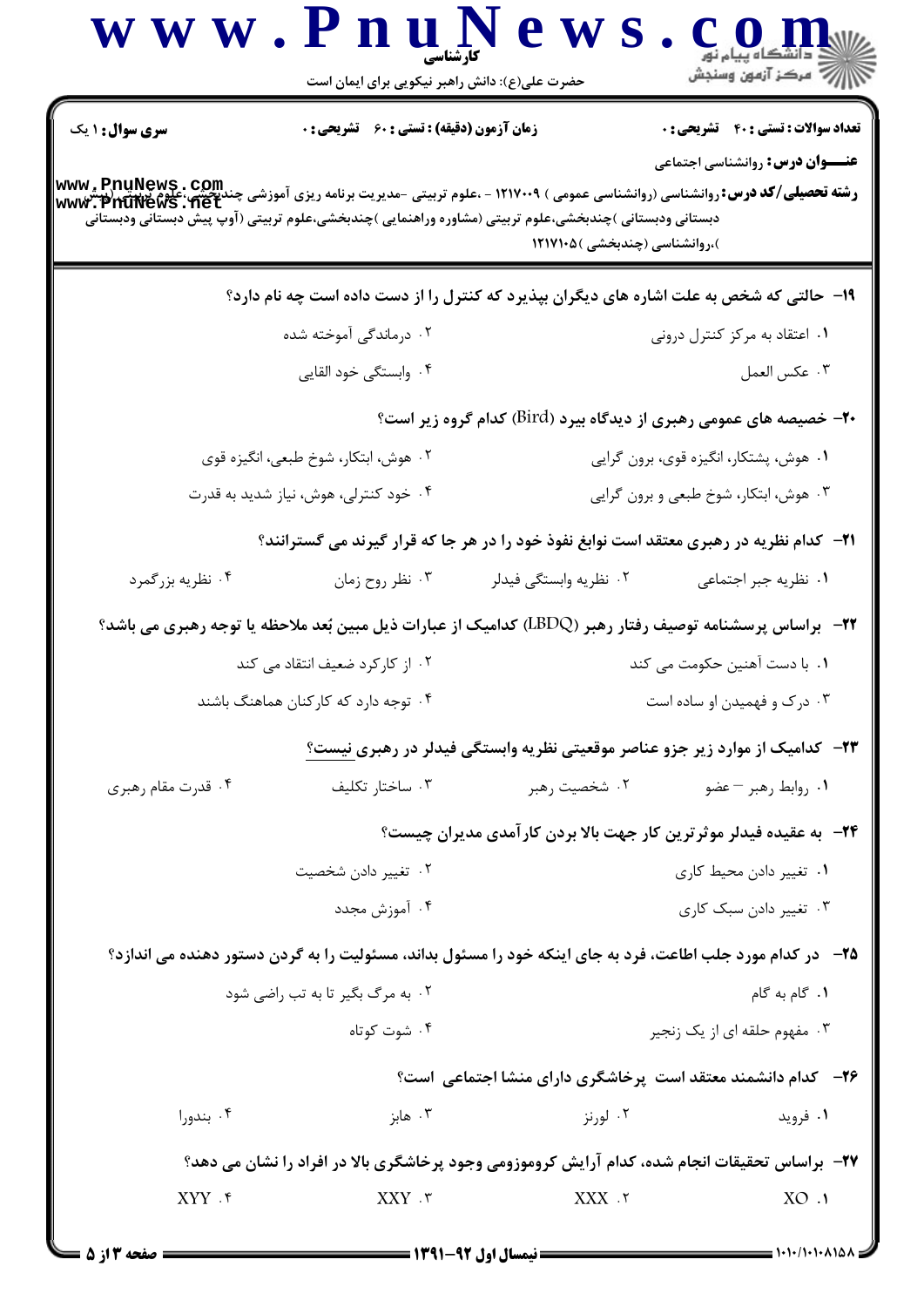| <b>سری سوال : ۱ یک</b>                     | <b>زمان آزمون (دقیقه) : تستی : 60 ٪ تشریحی : 0</b> |                                                                                                                                                                                                                                                                                                       | <b>تعداد سوالات : تستی : 40 قشریحی : 0</b><br><b>عنـــوان درس:</b> روانشناسی اجتماعی |
|--------------------------------------------|----------------------------------------------------|-------------------------------------------------------------------------------------------------------------------------------------------------------------------------------------------------------------------------------------------------------------------------------------------------------|--------------------------------------------------------------------------------------|
|                                            |                                                    | <b>رشته تحصیلی/کد درس: روانشناسی (روانشناسی عمومی ) ۱۲۱۷۰۰۹ - ،علوم تربیتی -مدیریت برنامه ریزی آموزشی چندبخشی،علوم درپیتی(پیش)<br/>www. PfiuNews . net</b><br>دبستانی ودبستانی )چندبخشی،علوم تربیتی (مشاوره وراهنمایی )چندبخشی،علوم تربیتی (آوپ پیش دبستانی ودبستانی<br>)،روانشناسی (چندبخشی )۱۲۱۷۱۰۵ |                                                                                      |
|                                            |                                                    | ۲۸-۔ تحریک کدام غدہ داخلی موجب رفتار پرخاشگرانه می شود؟                                                                                                                                                                                                                                               |                                                                                      |
| ۰۴ تیموس                                   | ۰۳ پانکراس                                         | ۰۲ هيپوتالاموس                                                                                                                                                                                                                                                                                        | ۰۱ تیروئید                                                                           |
|                                            |                                                    | ۲۹- نظریه پردازان انگیزشی کدام وسیله را برای کنترل رفتار پرخاشگرانه پیشنهاد کرده اند؟                                                                                                                                                                                                                 |                                                                                      |
|                                            | ۰۲ پالایش                                          |                                                                                                                                                                                                                                                                                                       | ۰۱ جبران                                                                             |
|                                            | ۰۴ عدم تقويت پاسخ های پرخاشگرانه                   |                                                                                                                                                                                                                                                                                                       | ۰۳ مسابقات ورزشی                                                                     |
|                                            |                                                    | ۳۰- کدام دیدگاه در مورد امکان کنترل پرخاشگری خوش بین است؟                                                                                                                                                                                                                                             |                                                                                      |
| ۰۴ روانکاوی                                | ۰۳ زیست شناختی                                     | ۰۲ انگیزشی                                                                                                                                                                                                                                                                                            | ٠١. يادگيري اجتماعي                                                                  |
|                                            |                                                    | ۳۱- وقتی فردی همواره آمادگی ملاقات و مشتاق حضور در جلسات سخنرانی شخصیت سیاسی را دارد اشاره به کدام بُعد نگرش                                                                                                                                                                                          | دارد؟                                                                                |
| ۰۴ ارزشيابانه                              | ۰۳ شناختی                                          | ۰۲ عاطفی                                                                                                                                                                                                                                                                                              | ۰۱ رفتاري                                                                            |
|                                            |                                                    | ۳۲– کدام گزینه بیانگر تفاوت بین نگرش و ارزش است ؟                                                                                                                                                                                                                                                     |                                                                                      |
|                                            | ۰۲ ارزش ها مبنی بر شیئی و موضوع مشخص می شوند       | ۰۱ ارزش ها هدف هایی گسترده تر و انتزاعی تر هستند                                                                                                                                                                                                                                                      |                                                                                      |
|                                            | ۰۴ نگرش و ارزش مترادف هستند                        |                                                                                                                                                                                                                                                                                                       | ۰۳ نگرش معیاری برای قضاوت عمل می کند                                                 |
|                                            |                                                    |                                                                                                                                                                                                                                                                                                       | <b>۳۳</b> - کدام مورد از عوامل تکوین نگرش ها نمی باشد؟                               |
|                                            | ۰۲ عدم تعلق گروهی                                  |                                                                                                                                                                                                                                                                                                       | ۰۱ عوامل ژنتیکی                                                                      |
| ۰۴ عواملی که نیازهای فرد را برآورده می کند |                                                    |                                                                                                                                                                                                                                                                                                       | ۰۳ کسب اطلاعات تازه                                                                  |
|                                            |                                                    | ۳۴- کدام دیدگاه نگرش ها را به صورت کسب عادات مطابق با سایر یادگیری ها می داند؟                                                                                                                                                                                                                        |                                                                                      |
| ۰۴ شرطی شدن                                | ۰۳ دیدگاه تعادل                                    | ۰۲ هماهنگی شناختی                                                                                                                                                                                                                                                                                     | ۰۱ مشوق ها و تعارض ها                                                                |
|                                            |                                                    | <b>۳۵</b> – کدامیک از فرایندهای زیر را <u>نمی توان</u> از تکنیک های مربوط به الگوی شرطی سازی در شکل گیری یک نگرش محسوب                                                                                                                                                                                | کر د؟                                                                                |
| ۰۴ تقلید                                   | ۰۳ استدلال                                         | ۰۲ تقویت                                                                                                                                                                                                                                                                                              | ۰۱ تداعی                                                                             |
|                                            |                                                    |                                                                                                                                                                                                                                                                                                       |                                                                                      |
|                                            |                                                    | ۳۶- در دیدگاه توافق رای دهنده حداقل نظر منفی را با چه عددی نشان می دهد؟                                                                                                                                                                                                                               |                                                                                      |